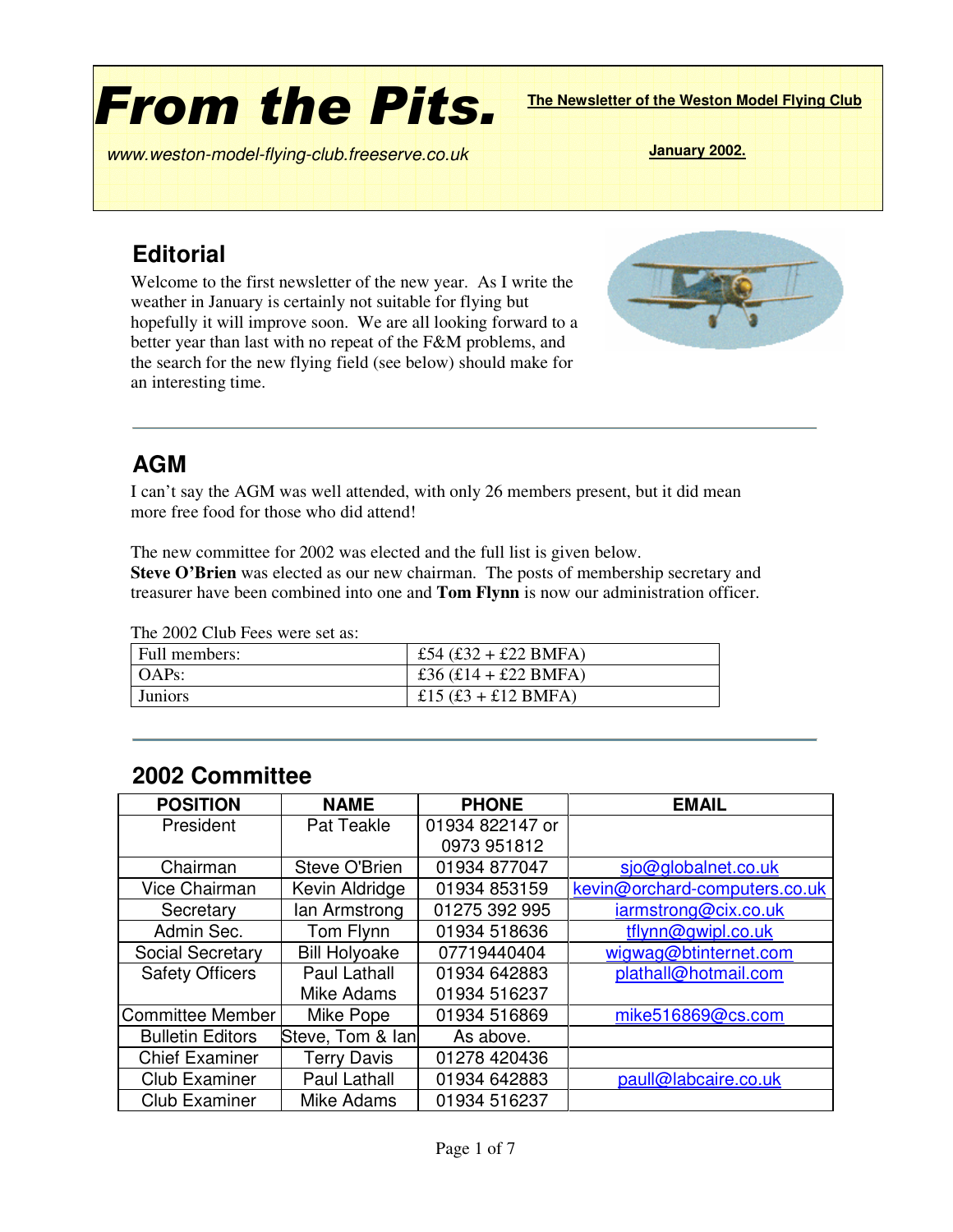# **Clubman of the Year**

Those of you who were at the AGM will recall that, as usual, we held a secret ballot for Clubman of the Year. This year's worthy winner was our president, **Pat Teakle**, who was presented with the shield at the December meeting.

# **Club Meetings**

**John Stennard**, who writes the Indoor Flying column for RC Model World, will be giving a talk on the subject at the March club meeting  $(7<sup>th</sup> March)$ . John is well known on the indoor flying circuit and usually brings along an electric helicopter to demonstrate. It should be an interesting evening.

# **New Flying Field**

As mentioned in the October Newsletter a Sub Committee was formed to find a suitable flying field which was available for purchase. They were also to investigate means of funding the purchase. The Sub Committee have quietly gone about this task over the last few months and have held numerous Meetings to formulate a strategy and put it into action. As a result a little while ago you may have seen an advert in the Weston Mercury looking for "land to be purchased by an established club". That was us and we had a reply offering us two plots of land near Banwell. The first of up to 10 acres was ideal but for houses in the immediate vicinity. The second plot was in the ideal location with vehicular access but it was too small.

What did we did learn from this first attempt, was that the land would be more expensive than we anticipated. Our next line was to approach Land Agents in the area. We were offered some land near Yatton - obviously too close to Woodspring Wings. We were then offered 10 acres at Hewish, but it was beside the main road.

But we have met with a positive response from one Land Agent and at the time of writing we have seen a field suitable for flying with good access and good parking. It is some 6 acres and the only stumbling point is the asking price. We are in the midst of negotiations with a view to getting the price at a satisfactory level for all those concerned. As these talks are at a critical stage, I hope you will forgive me if I do not disclose the exact location other than to say it is in the Weston Area.

Once and if a figure is agreed we will then call an extra-ordinary general Meeting to discuss whether we proceed with the purchase.

If we do not agree on this field we will then continue our search until something comes up. So as you can see the Sub Committee has not been dragging its feet. But they would still welcome your help - if you see or know of any suitable land for sale please contact them.

Gerry Crossman, Chairman of Sub Committee.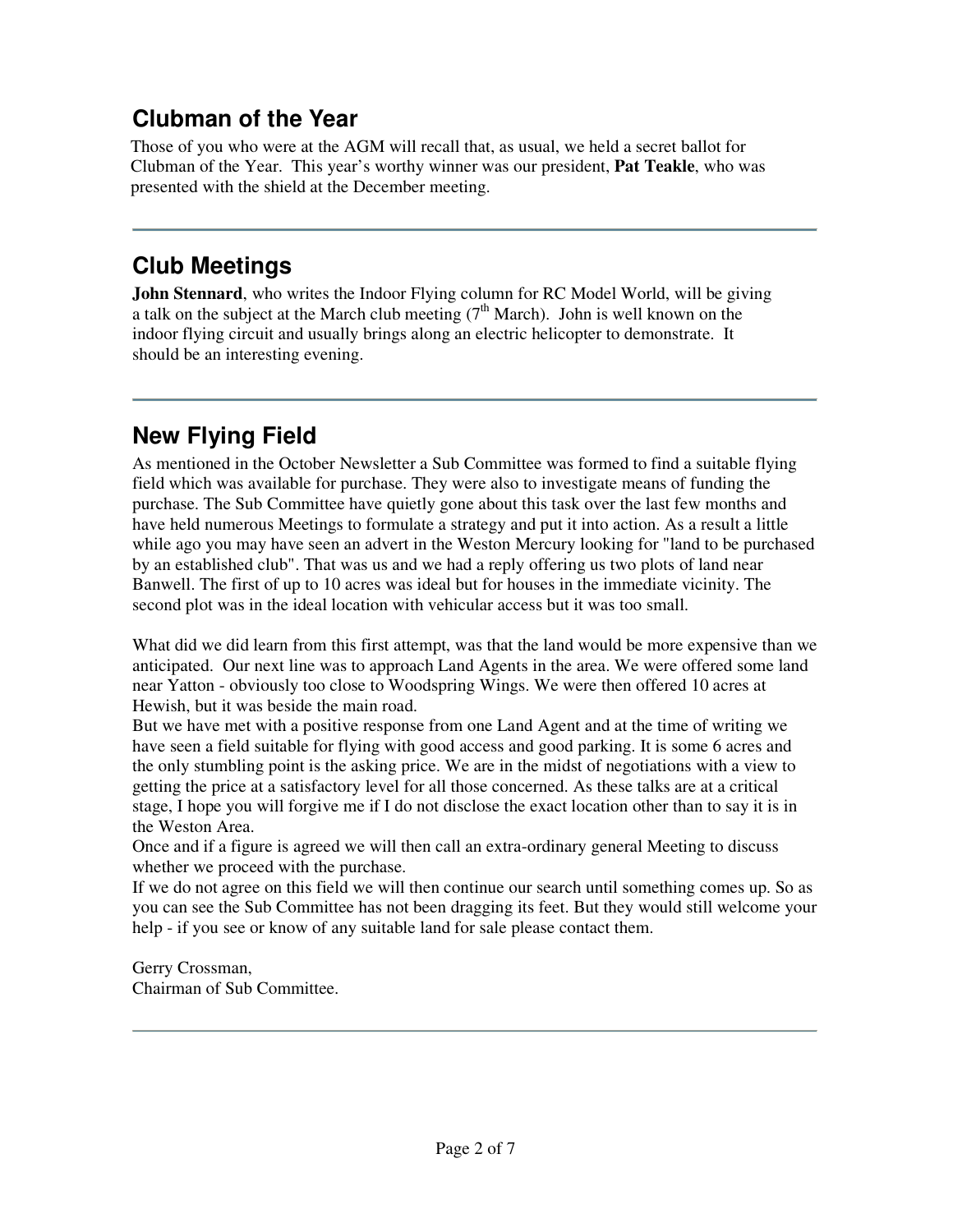# **Fun Fly League 2001**

Last year's Fun Fly League has come to an end. It started back in January with a pylon race (five laps around the length of the field), won by **Tom Holian** (although **Lance Bell** provided the most entertainment value with a highly over-powered 3-channel Junior 60!).

The next scheduled event was lost due to Foot & Mouth, so we resumed in May with a climb & glide at the airfield. This was won by **Paul Lathall**.

Next was a timed flight (stay in the air for as close as possible to 4 minutes without the use of a watch or timer). **Kevin Aldridge** came first here.

After several postponements for bad weather, the September event took place in mid-October! **Steve Ball** won the dead-stick spot landing.

The final event of the year was a new idea, 'judged flying', where the contestants had to fly two rectangular circuits and land, being judged for style and smoothness etc. **Jamie Cuff** managed near-perfect scores to take this one.

And who won the overall league? Well, that would be telling, you'll have to come to the February club meeting, when the winner's trophy will be presented.

Thanks to the 13 people who entered at least one of the events. It's good fun and we're doing it again this year. Why not join us?

#### **Safety**

A recent article on the BMFA web site described an incident when a flight box caught fire after an electrical short, causing an explosion and serious burns to someone. The point here is that the methanol on model aircraft fuel burns with a colourless flame, and you it is not always obvious when a fire is burning. The BMFA recommends that fuel is stored on the outside of a flight box, or if inside then have plenty of drain holes so that fuel & vapour cannot accumulate. It's also worth ensuring that your battery terminals are covered so they can't be shorted out if anything falls across them.

## **New Year's Day Fun Fly**

Separate from the League described above, a one-off event was organised by **Lance Bell** and **Mike Adams**. In perfect conditions with cloudless sky and no wind, 5 events were held including dead-stick loops, climb & glide etc. Lance came top, but disqualified himself, as he didn't think it fair to organise it and then win it! That left a play-off for first place between **Pat Teakle** and **Ian Armstrong**, narrowly won by Pat. The day was declared a great success by all there.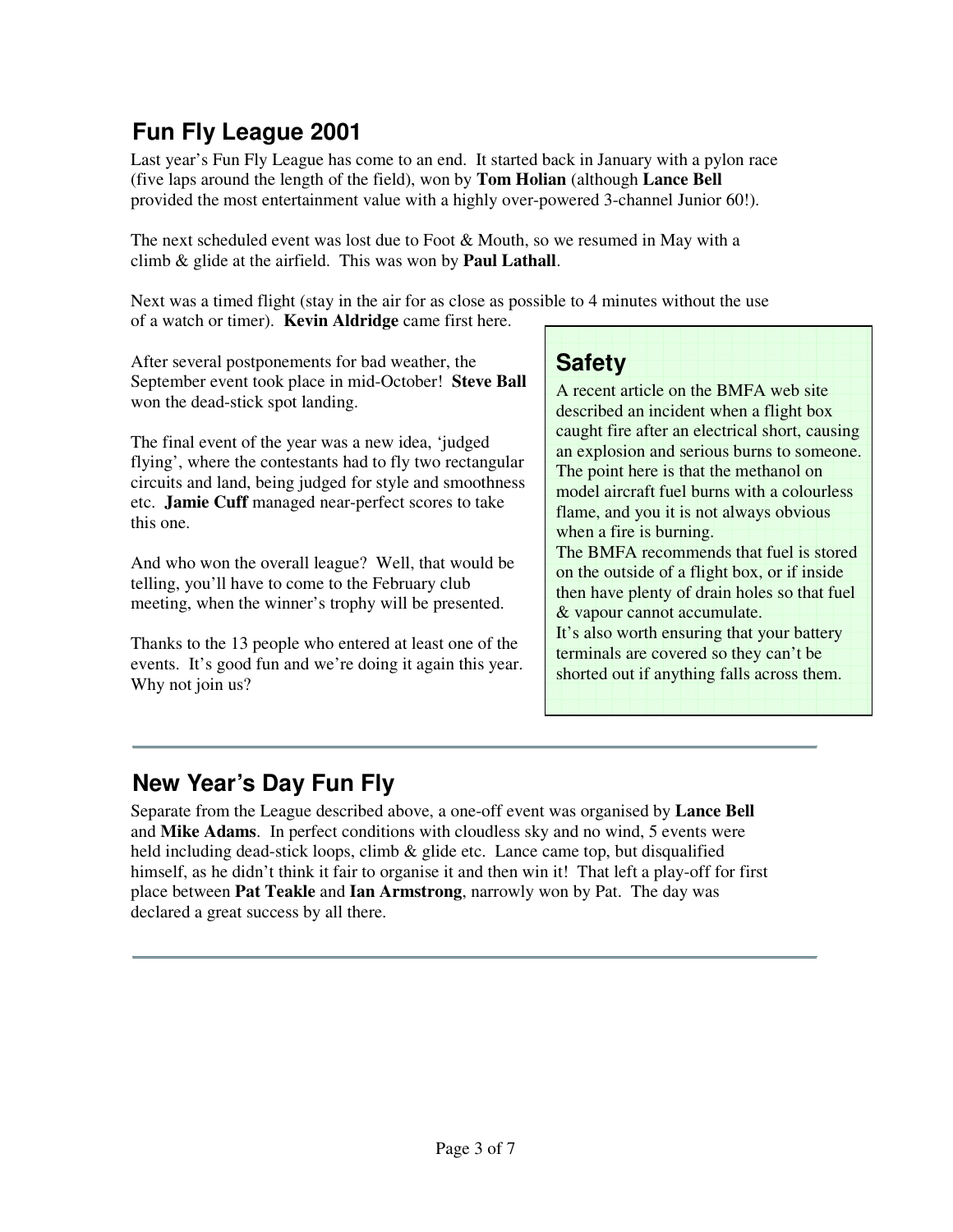# **Featured Model**

Forgive the indulgence, but since I'm editing this newsletter I thought I'd start off with my own model. If you can contribute a similar article about your favourite model for the next issue please let me know. It doesn't have to be scale, anything interesting will do.

#### **Gloster Gladiator**

The real Gladiator was a transitional aircraft, being the RAF's last biplane fighter and the first with an enclosed cockpit. It came along in 1937 too late to make a major impact, being superseded in front-line service within a year by the Hurricane, but Gladiators gave a good account of themselves in the fringe areas of the War like Malta and North Africa.

My model is built from the Brian Taylor plan, and is 1/7 scale giving a wingspan of 56" and a weight of 9.5lb. It's powered by a Laser80 4-stroke, mounted inverted within the cowl, which gives plenty of power and sounds great in the air. It's never let me down in over 40 flights.

Brian Taylor plans are known for their accuracy and this one is no exception, faithfully reproducing the rib spacing and the complex



shape of the lower wing where it joins the fuselage. Covering is Solartex for the fabric areas, Glosstex for the panelled bits at the front, and Litespan for the tail, to keep the weight down. Although the latter was very effective in keeping the tail light, resulting in the CG coming out right first time, I have to say that I was not impressed with Litespan, it doesn't stretch very well and I found it very difficult to get around even modest compound curves, leaving a number of creases. Perhaps there's a knack. The few painted bits like the cowl and canopy frame were sprayed with silver Solarlac to match the coverings.

The dummy engine is made from discs cut from card and balsa, sprayed with black and silver then finished with matt fuel-proofer to give a 'dirty aluminium' look.

I'd originally intended to paint the markings but eventually I cut them out of coloured Solartex because it was quicker and the flying season was here! The markings are of K7985, which served with 73 sqn of the RAF in 1937-38.

The Glad is very much a fine-weather model, I only fly it in very light winds otherwise it jumps around due to the low wing loading, but in the right conditions it's a joy to fly and doing low slow passes or landing with all flaps down it looks great.



If you want to see more I've put some pictures on my own web site at www.cix.co.uk/~iarmstrong. And of course I'll be flying it again when the weather improves.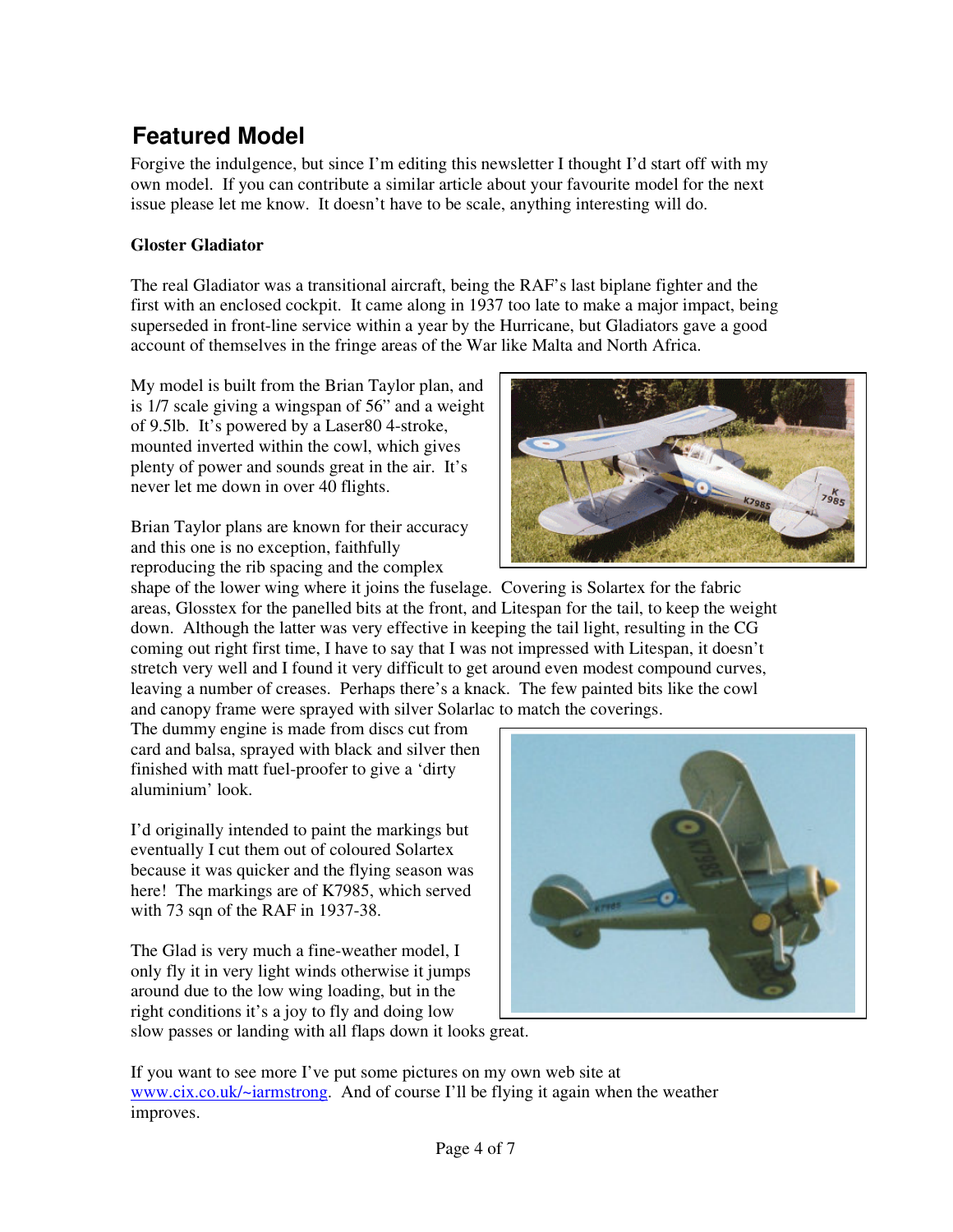# **How Does A Wing Create Lift? Part 2**

Firstly in order to understand the following explanation as to how lift is created it is necessary to understand Newton's three laws of motion. I'm sure this is unnecessary but for those of you who were snoozing during physics lessons many moons ago a brief recap. Newton's first of motion states that a body at rest will remain at rest. Or a body in motion will continue in a straight line unless subjected to an external applied force. Newton's second law states that force = mass times acceleration. And finally

Newton's third law states that for every action there is an equal and opposite reaction.

The explanation as to how lift is created can more easily be understood if the Coanda effect is first considered. If you open a tap creating a fine trickle of water and then place a glass held horizontally just into the flow, you will notice that the flow appears to attach itself to the glass and flows underneath, instead of following the forces of gravity. Considering Newton's laws of motion as there has been a change of direction of the water flow by Newton's first law there must have been a force on the flow water, and considering Newton's third law there also must be an equal and opposite reaction to that force. This is in effect what is happening to the airflow over the surface of the wing. As the air flows over the curved upper surface it is bent in accordance with the Coanda effect so in the same way as the glass and water there must be a force on the air to bend it down and by Newton's third law there must be a reaction which is lift.

You may think this does not work on a symmetrical wing but due to the angle of attack of the wing the airflow under the wing is of a more parallel nature.

There have in the past apparently been other explanations as to how lift is created and as such how an aeroplane can fly, the main one being that as a plane flies forward the wind hitting the underside of the wing due to its angle of approach is forced down words and thus the reaction to this force imparts lift on the wing.

Having researched this complex subject by scratching at the surface the conclusion that has to be made is that all these three explanations are in action at the same time so in effect Mr Bernoulli provides us with15% lift, the wind hitting the underside of the wing and Mr Newton's explanation provides the rest.

Dr Graham Legg's article (RC Model World sept2001) from which this explanation has been simplified does go on to explain the effect of angle of attack of the wing in great detail but believe me all we need to know is that you must have some. Perhaps some lead in the tail would help????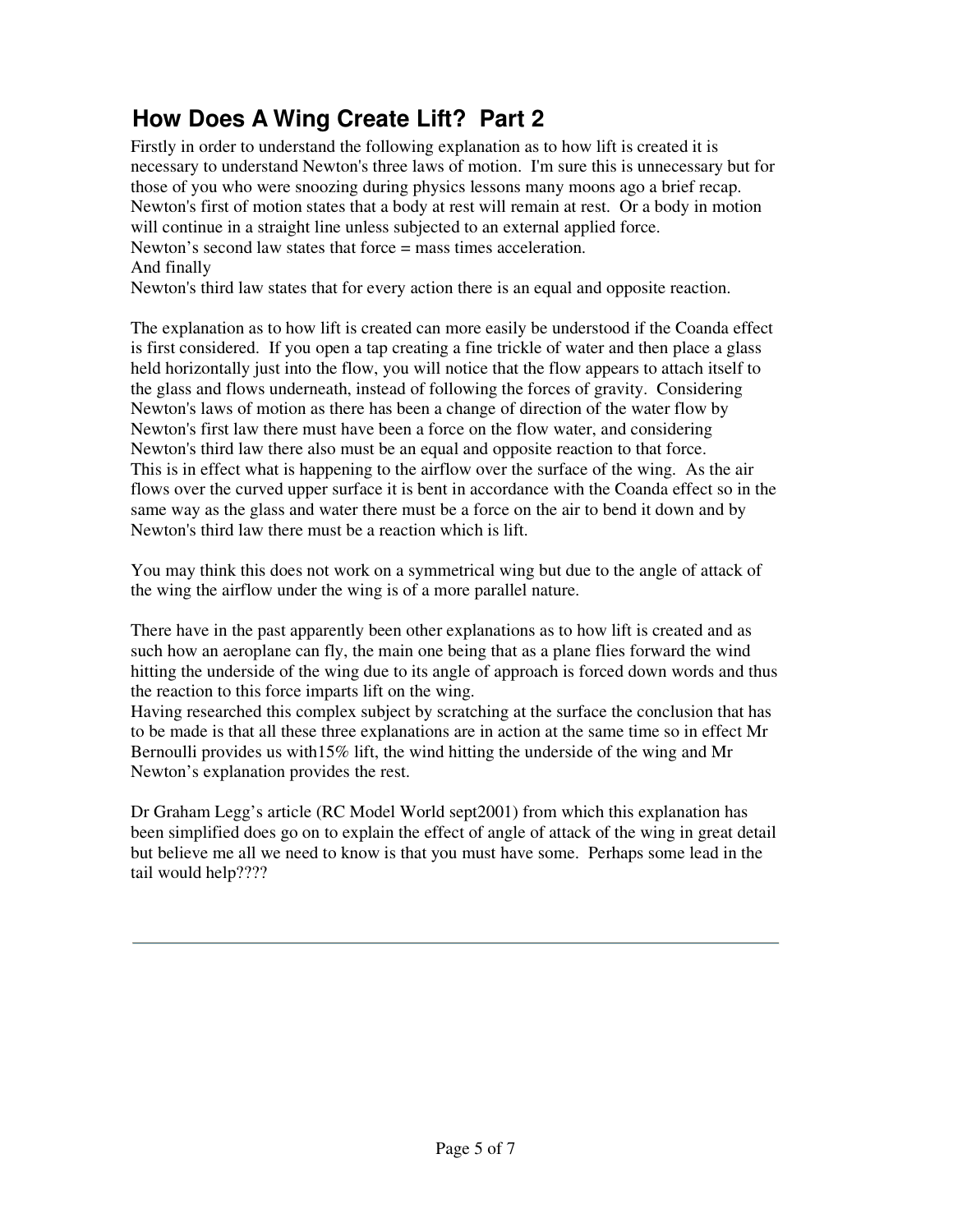# **Simulators**

As I write this it's a Sunday morning, the rain is pouring down and looks to be set in for the day, so that's another weekend's flying gone. However, anyone with a PC can always keep their hand in with a model simulator.

I've recently been trying **FMS**, a free program obtainable from the Internet

(**http://simulator.home.pages.de**) Of course to some extent you get what you pay for, so FMS may not be as good as some commercial systems, but you can't argue with the value for money! You will need a transmitter interface, which you can make up yourself if you can handle a soldering iron, or you can get one from a couple of sources on the Internet.



The current release of FMS is Beta 7 and it's still being developed, albeit rather slowly. About 20 models of all types from gliders to jets are supplied with it, and you can download many more from other web sites. There are 5 landscapes with a number of variations of each.

The graphics are fairly good, especially some of the models, but flying characteristics are, shall we say, variable. Nevertheless, it does make learning the basics easy and of course safe. For example, I've never flown a helicopter, but I've taught myself to fly the one on the simulator. The number of crashes involved would have been rather expensive using a model…

If you have any experience of other simulators to share, send me a short review for the next newsletter.

#### **Events**

Forthcoming events this year:

| Thursday 7 <sup>th</sup> February 2002, 8pm | Club meeting at the Bristol Hotel                                              |
|---------------------------------------------|--------------------------------------------------------------------------------|
| First fine Sunday in February               | First fun fly league event of 2002                                             |
| Thursday 7 <sup>th</sup> March 2002, 8pm    | Club meeting at the Bristol Hotel. Talk from<br>John Stennard on indoor flying |

#### **For Sale**

**Carousel, 61 engine (Enya?), with servos.** Tel: Steve Hines 07813 505096

#### **For Sale**

- 1. Draper compressor, unused
- 2. Spirolux scroll saw, ideal for balsa
- Tel: Bernard 01934 838643